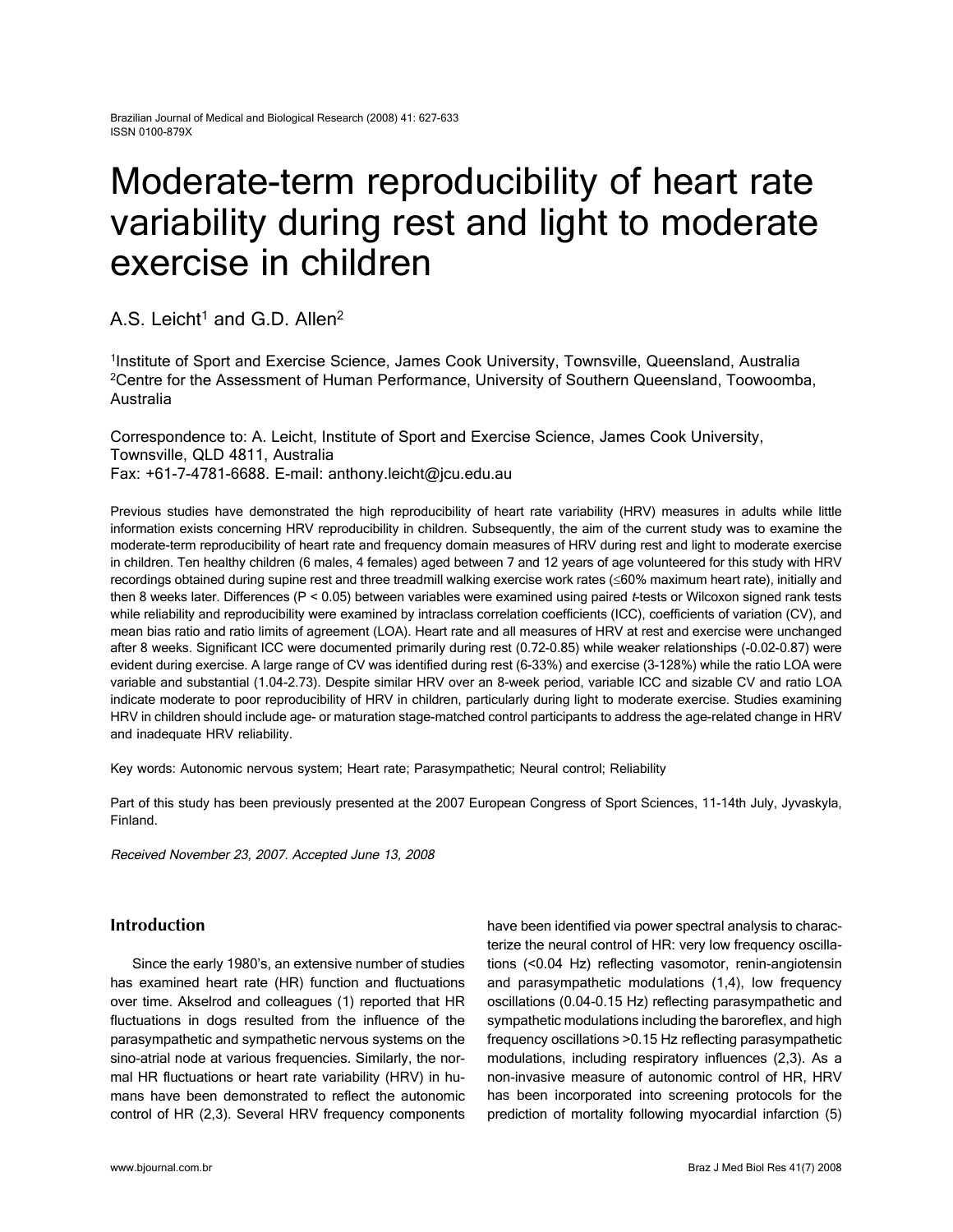as well as an indicator of future risk for cardiac events in healthy adults (6). Standard guidelines for the measurement of HRV have been developed; however, the reproducibility of HRV has been highlighted as an important area for further examination (7,8).

Kleiger et al. (9) reported that HRV was similar and reproducible  $(r > 0.8)$  up to 65 days between recordings in healthy adults. Others have reported similar reproducibility for short- and long-term HRV recordings in adults, 24 h (10), 48 h (11), 1-2 weeks (12-15), 2-6 months (16) and 6- 24 months (3,17) apart. The majority of studies examining HRV reproducibility have investigated adults, with very few studies examining HRV reproducibility in children. In recent times, Winsley and colleagues (18) examined HRV during rest and light exercise in children, concluding that short-term HRV reproducibility as measured by the coefficient of variation (CV, 31-187%) was poor in children despite similar HRV measurements. This study did not state the time frame between HRV recordings and therefore it is difficult to apply these results to other HRV studies with children. Further, studies examining HRV in children have demonstrated significant differences in HRV with age (19,20), disease (20) and exercise training (21,22), demonstrating the growing interest in HRV and children. On this basis, a better understanding of HRV reproducibility in children is warranted. Therefore, the aim of the current study was to examine the reproducibility of HRV during rest and light to moderate exercise over a time frame typically utilised during intervention studies such as exercise training (i.e., 8 weeks).

#### **Material and Methods**

#### **Participants**

Ten healthy, active children volunteered for this study. All participants were pre-pubertal as determined from interviews with parents and children and none had exercised regularly for at least 3 months prior to commencement of the study. All completed the PAR-Q (23) and a general health and lifestyle pre-screening questionnaire to confirm their healthy status. Each participant was familiarized with the testing equipment and procedures used in the laboratory and provided informed written consent along with guardian's informed written consent prior to participation. The study was approved by the institutional Human Ethics Research Committee.

#### **Procedure**

Participants arrived at the laboratory between 6-10 am in a fasted (≥12 h) and rested (no exercise in the prior 24- 36 h) state. Upon arrival, body mass was determined and EKG monitoring electrodes (3M Pty Ltd., USA) applied for the recording of modified  $V_1$  and  $V_5$  leads. EKG recordings were then obtained using a Marquette Holter Monitor 8500 (Marquette Electronics Inc., USA) and stored on an audio cassette tape (TDK AD60, TDK USA Corp., USA) for later analysis. Participants rested in the supine position for 46 min with the final 16 min analysed for resting HRV. During rest, participants lay on a bench with minimal noise and body movement and were visually monitored to ensure wakefulness. A 30-min period was utilised to ensure the attainment and stabilisation of resting HR (24). Breathing rate was not controlled as previous studies have reported similar HRV and vagal modulation during spontaneous and controlled breathing over typical breathing rates of 7.5-20 breaths/min (25,26).

Following rest, continuous walking at three different exercise work rates was performed by participants on a motor driven treadmill (Quinton Model 24-72, Quinton Instrument Co., USA). The speed and inclination of the treadmill were altered to obtain the following work rates: lowest treadmill work rate (2 km/h at 0% incline; Ex1) and work rates that elevated HR to approximately 50% (Ex2) and 60% (Ex3) of age-predicted maximum HR (23). Each work rate lasted 10 min and included the recording of exercise HRV during steady state.

Following the initial session, participants returned to the laboratory at the same time of the day, 8 weeks later for the determination of HRV as previously described (i.e., supine rest and exercise at the same three absolute work rates). An 8-week timeframe was chosen as it reflects a typical time period utilised for intervention studies such as exercise training (24,27).

#### **Heart rate variability analysis**

Tapes with HR recordings were analysed on a commercially available Holter analysis system (Marquette Series 8000, v002A software, Marquette Electronics Inc., USA) for HRV as previously described (24). Briefly, 2-min power spectra were analysed for frequency domain measurements of HRV using a 256-point Radix 2 FFT and Hanning window. Three frequency components were examined in each power spectrum: low frequency (LF) 0.041- 0.15 Hz modulations of the sympathetic and parasympathetic nervous systems; high frequency (HF) 0.15-0.40 Hz representing parasympathetic modulations, and total power (TP) 0-0.40 Hz, an index primarily reflecting parasympathetic modulations (3,7). Very low frequency modulations (<0.04 Hz) were not examined in the current study as longer recordings are recommended for the analysis of this HRV component (7). The LF, HF and TP components were expressed in absolute units (ms<sup>2</sup>/Hz) while the LF and HF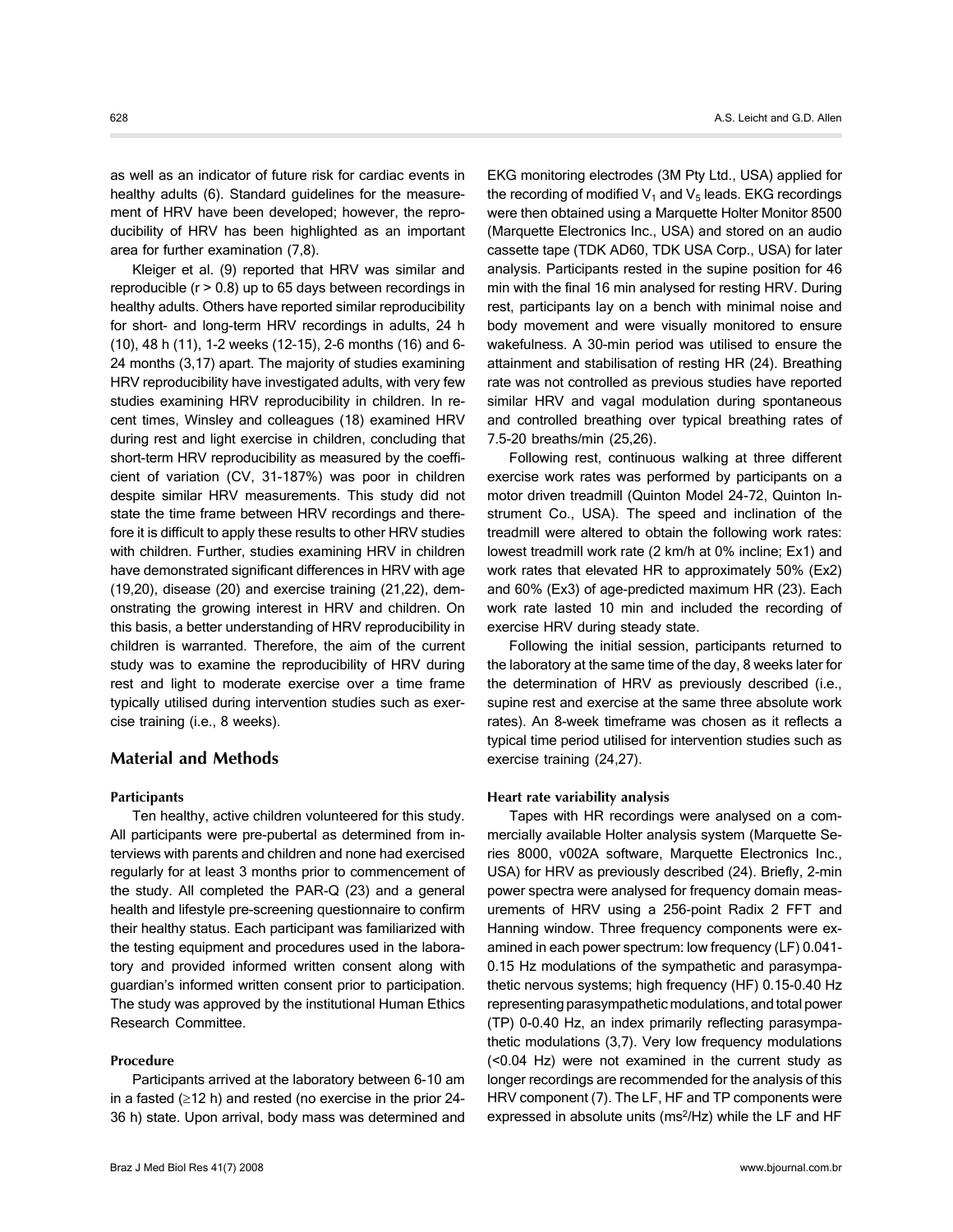components were also expressed in normalized units (nu) and as a ratio (LF/HF) as indices of sympathovagal balance (3).

#### **Statistical analysis**

Data were analysed using SPSS v14 (SPSS Inc., USA). Data normality was examined using the Kolmogorov-Smirnov statistic with a Lilliefors correction. When the normality assumption was violated, data were transformed using a natural logarithm prior to further statistical analysis. Differences in mass and HRV variables between the two sessions were determined by paired t-tests and Wilcoxon signed rank tests, where appropriate. Reliability was determined by intraclass correlation coefficients (ICC) with 95% confidence intervals, while reproducibility was examined from the calculation of the CV (average SD of differences x  $\sqrt{(1 - ICC)}$  / average mean) and mean bias (mean difference between values) with 95% limits of agree-

ment (LOA, ±1.96 x SD of differences between values) (28,29). As heteroscedastic errors (i.e., positive correlations between measurement differences and means) were identified for some of the variables, all variables were transformed (i.e., natural logarithmic) prior to calculation of the measurement bias ratio \*/÷ ratio LOA (30). The measurement bias ratio provides a dimensionless number that indicates the level of agreement between measurements with a value of one indicating perfect agreement. Similar to the CV, the ratio LOA indicates the spread of measurements with 95% of observed ratios within the ratio LOA% of the mean bias. For example, a measurement bias ratio of 0.98 \*/÷ 1.06 indicates little bias (i.e., close to perfect agreement = one) with 95% of all ratios for this variable within 6% of the mean measurement bias ratio (30). All data are reported as mean ± SEM. A P < 0.05 was deemed to be significant for all analyses.

## **Results**

Compared to the initial session, body mass was significantly greater 8 weeks later as a result of mass increases for the oldest male and female participants (Table 1). During rest and exercise, HR and all HRV measures were similar between sessions (Table 2). Significant ICC for HR and HRV meas-

| Participant | Gender | Age (years) | Mass (kg) |         |
|-------------|--------|-------------|-----------|---------|
|             |        |             | 0 weeks   | 8 weeks |
| 1           | Male   | 7           | 25.1      | 25.7    |
| 2           | Male   | 9           | 26.5      | 26.6    |
| 3           | Male   | 10          | 33.0      | 33.3    |
| 4           | Male   | 11          | 25.3      | 25.4    |
| 5           | Male   | 11          | 44.8      | 45.5    |
| 6           | Male   | 12          | 56.8      | 60.1    |
| 7           | Female | 7           | 23.3      | 23.7    |
| 8           | Female | 8           | 37.5      | 38.3    |
| 9           | Female | 9           | 53.0      | 53.3    |
| 10          | Female | 11          | 45.2      | 47.7    |
| Mean        |        | 9.5         | 37.0      | 37.9    |
| <b>SEM</b>  |        | 0.6         | 3.9       | 4.1     |

Table 1. Characteristic of all participants.

Table 2. Heart rate and heart rate variability measures at 0 and 8 weeks.

|                                                  | Rest                                 | Ex1                              | Ex2                                             | Ex3                                |
|--------------------------------------------------|--------------------------------------|----------------------------------|-------------------------------------------------|------------------------------------|
| HR (bpm)<br>0 weeks<br>8 weeks                   | $69.7 \pm 3.3$<br>$68.3 \pm 3.4$     | $98.6 \pm 3.7$<br>$99.3 \pm 3.5$ | $107.8 \pm 1.6$<br>$108.3 \pm 1.1$              | $124.4 \pm 1.4$<br>$126.1 \pm 2.2$ |
| HR (%HR $_{\sf max}$ )<br>0 weeks<br>8 weeks     |                                      | $47.1 \pm 1.6$                   | $46.8 \pm 1.7$ $50.8 \pm 0.6$<br>$51.4 \pm 0.5$ | $59.5 \pm 0.8$<br>$59.8 \pm 1.1$   |
| LF (ms <sup>2</sup> /Hz)<br>0 weeks<br>8 weeks   | 5424 ± 1137<br>$4570 \pm 1088$       | $873 \pm 226$<br>$993 \pm 322$   | $520 \pm 161$<br>$477 \pm 130$                  | $122 \pm 23$<br>$110 \pm 16$       |
| LF (nu)<br>0 weeks<br>8 weeks                    | $53.7 \pm 2.8$<br>$52.4 \pm 3.4$     | $61.4 \pm 3.8$<br>$62.8 \pm 3.9$ | $67.0 \pm 3.1$<br>$63.4 \pm 5.1$                | $55.7 \pm 5.3$<br>$54.3 \pm 4.9$   |
| $HF$ (ms <sup>2</sup> /Hz)<br>0 weeks<br>8 weeks | $4283 \pm 807$<br>$3629 \pm 742$     | $553 \pm 173$<br>$688 \pm 311$   | $208 \pm 63$<br>$328 \pm 177$                   | $75 \pm 17$<br>$78 \pm 24$         |
| HF (nu)<br>0 weeks<br>8 weeks                    | $45.6 \pm 2.8$<br>$46.9 \pm 3.1$     | $36.0 \pm 3.7$<br>$34.3 \pm 3.5$ | $29.2 \pm 1.8$<br>$32.8 \pm 4.6$                | $35.5 \pm 3.9$<br>$34.0 \pm 3.0$   |
| $TP$ (ms <sup>2</sup> /Hz)<br>0 weeks<br>8 weeks | $15663 \pm 2774$<br>$13560 \pm 2529$ | $2482 \pm 459$<br>$2973 \pm 950$ | $1402 \pm 274$<br>$1819 \pm 614$                | $803 \pm 95$<br>$790 \pm 58$       |
| LF/HF<br>0 weeks<br>8 weeks                      | $1.5 \pm 0.2$<br>$1.4 \pm 0.2$       | $2.3 \pm 0.6$<br>$2.3 \pm 0.3$   | $2.6 \pm 0.3$<br>$2.5 \pm 0.5$                  | $1.9 \pm 0.4$<br>$1.9 \pm 0.4$     |

Data are reported as means  $\pm$  SEM. Ex1 = lowest treadmill work rate of 2 km/h at 0% incline; Ex2 = work rate that elevated HR to approximately 50% of agepredicted maximum heart rate; Ex3 = work rate that elevated HR to approximately 60% of age-predicted maximum heart rate; HR = heart rate; bpm = beats per minute;  $HR_{max}$  = age predicted maximum heart rate; LF = low frequency; HF = high frequency;  $TP = total power$ ; nu = normalized units.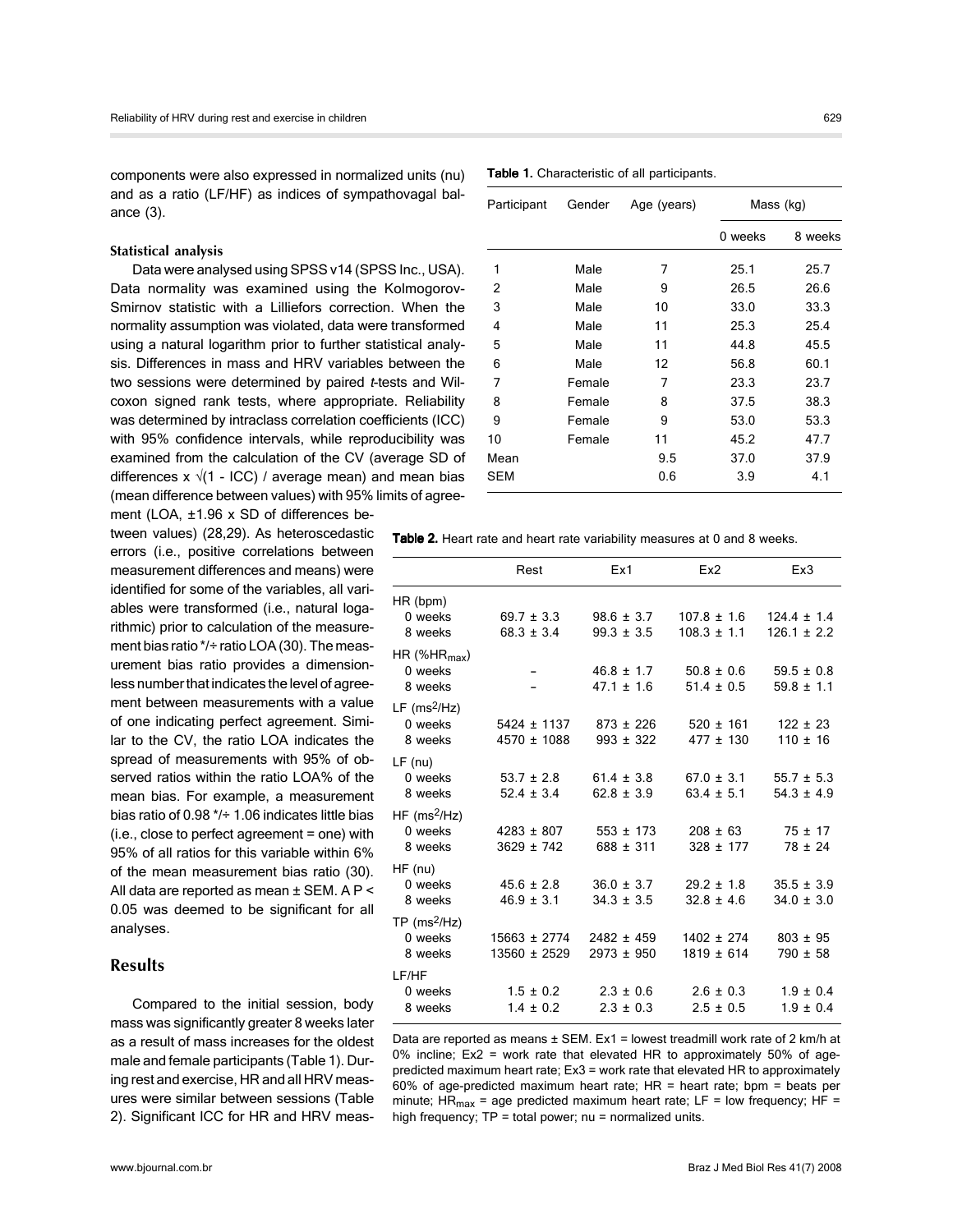ures, reflecting substantial to excellent reliability (10), were demonstrated, primarily at rest (Table 3). Across the 8 week period, the CV ranged between 6.0 and 32.8% for resting HRV measures and between 3.0 and 128.2% for exercise HRV measures (Table 4). Similar to the CV, the measurement bias ratio and 95% ratio LOA for HR and HRV measures were also large and variable, particularly for HRV measures expressed in ms<sup>2</sup>/Hz (Table 5). An example of the variability during rest and Ex1 is shown for HR, HF (ms<sup>2</sup>), HF (nu), and LF/HF in Figure 1. Variability (i.e., spread of the data points was greater) increased when HRV was expressed in absolute units (ms<sup>2</sup>/Hz) and during exercise (Ex1).

# **Discussion**

The results of the current study demonstrated that in prepubertal children, HR and HRV measures during rest and light to moderate exercise were not significantly altered over 8 weeks. Significant ICC confirmed this similarity across 8 weeks for resting HRV measures; however, weaker relationships and greater confidence intervals were demonstrated for most of the HRV measures during light to moderate exercise. Despite the similarity in HRV measures across 8 weeks, large CV and ratio LOA (i.e., ratios up to 273% different) indicated large intra-individual variation and reproducibility for moderate-term studies of HRV in children.

Table 3. Intraclass correlation coefficients (95% confidence intervals) for heart rate and heart rate variability measures from 0 to 8 weeks.

|                            | Rest                     | Ex1                                 | Ex <sub>2</sub>               | Ex3                                 |
|----------------------------|--------------------------|-------------------------------------|-------------------------------|-------------------------------------|
| HR (bpm)                   | $0.85$ (0.50 to 0.96)*** | $0.83$ (0.47 to 0.96) <sup>**</sup> | $-0.07$ ( $-0.71$ to $0.62$ ) | $0.48$ (-0.28 to 0.87)              |
| LF $(ms^2/Hz)$             | $0.86$ (0.53 to 0.96)*** | $0.32$ (-0.35 to 0.77)              | 0.27 (-0.49 to 0.79)          | $0.40$ (-0.37 to 0.84)              |
| $LF$ (nu)                  | $0.85(0.51 to 0.96)***$  | $0.34$ (-0.33 to 0.78)              | 0.56 (-0.17 to 0.89)          | $0.87$ (0.49 to 0.97)**             |
| HF ( $ms^2$ /Hz)           | $0.72$ (0.21 to 0.92)**  | $0.23$ (-0.43 to 0.73)              | $-0.02$ ( $-0.68$ to $0.66$ ) | $0.85$ (0.42 to 0.97) <sup>**</sup> |
| $HF$ (nu)                  | 0.84 (0.49 to 0.96)***   | $0.18$ (-0.48 to 0.71)              | $0.32$ (-0.44 to 0.81)        | $0.78$ (0.22 to 0.95)**             |
| $TP$ (ms <sup>2</sup> /Hz) | $0.75$ (0.27 to 0.93)**  | $0.44$ (-0.22 to 0.83)              | $-0.03$ ( $-0.68$ to $0.65$ ) | $0.13$ (-0.59 to 0.73)              |
| LF/HF                      | $0.83$ (0.46 to 0.96)**  | $0.28$ (-0.38 to 0.76)              | $0.69$ (0.05 to 0.93)*        | $0.80$ (0.28 to 0.96)**             |
|                            |                          |                                     |                               |                                     |

Ex1 = lowest treadmill work rate of 2 km/h at 0% incline; Ex2 = work rate that elevated HR to approximately 50% of age-predicted maximum heart rate; Ex3 = work rate that elevated HR to approximately 60% of age-predicted maximum heart rate; HR = heart rate; bpm = beats per minute; LF = low frequency; HF = high frequency; TP = total power; nu = normalized units. \*P < 0.05; \*\*P < 0.01; \*\*\*P < 0.001.

Table 4. Coefficient of variation (%) for heart rate and heart rate variability measures from 0 to 8 weeks.

|                            | Rest | Ex1   | Ex2   | Ex3  |
|----------------------------|------|-------|-------|------|
| HR (bpm)                   | 6.0  | 4.7   | 3.7   | 3.0  |
| LF $(ms^2/Hz)$             | 26.4 | 76.5  | 70.7  | 37.7 |
| $LF$ (nu)                  | 7.1  | 16.0  | 11.7  | 9.3  |
| $HF$ (ms <sup>2</sup> /Hz) | 32.8 | 108.2 | 128.2 | 29.0 |
| $HF$ (nu)                  | 8.1  | 29.6  | 24.2  | 13.3 |
| $TP$ (ms <sup>2</sup> /Hz) | 28.8 | 60.9  | 79.1  | 25.3 |
| LF/HF                      | 19.5 | 49.9  | 24.2  | 24.7 |
|                            |      |       |       |      |

Ex1 = lowest treadmill work rate of 2 km/h at 0% incline; Ex2 = work rate that elevated HR to approximately 50% of age-predicted maximum heart rate; Ex3 = work rate that elevated HR to approximately 60% of age-predicted maximum heart rate;  $HR = heart$  rate;  $bpm = beats$  per minute;  $LF = low frequency$ ;  $HF = high frequency$ ;  $TP = total power$ ; nu = normalized units.

**Table 5.** Measurement bias ratio  $*/+95\%$  ratio limits of agreement for heart rate and heart rate variability measures from 0 to 8 weeks.

|                            | Rest            | Ex1              | Ex2             | Ex3                   |
|----------------------------|-----------------|------------------|-----------------|-----------------------|
| HR (bpm)                   | $1.02$ */÷ 1.10 | $0.99 * + 1.07$  | $0.99 * + 1.06$ | $0.99 */- 1.04$       |
| $LF$ (ms <sup>2</sup> /Hz) | $1.25$ */÷ 1.69 | $1.06$ */÷ 2.09  | $1.05$ */÷ 1.90 | $1.10$ */ $\div$ 1.68 |
| $LF$ (nu)                  | $1.03$ */÷ 1.12 | $0.98$ */÷ 1.27  | $1.07$ */÷ 1.22 | $1.03$ */ $\div$ 1.14 |
| $HF$ (ms <sup>2</sup> /Hz) | $1.21 */- 1.64$ | $1.13$ */÷ 2.58  | $0.92$ */÷ 2.73 | $1.06$ */÷ 1.65       |
| $HF$ (nu)                  | $0.97 */- 1.11$ | $1.04$ */÷ 1.51  | $0.94$ */÷ 1.36 | $1.03$ */ $\div$ 1.22 |
| TP ( $ms^2/Hz$ )           | $1.17$ */÷ 1.68 | $0.99 * + 1.76$  | $0.88 */- 2.04$ | $0.99 * + 1.42$       |
| LF/HF                      | $1.05$ */÷ 1.29 | $0.93$ */ ÷ 1.92 | $1.15$ */÷ 1.67 | $1.00$ */÷ 1.41       |

HR = heart rate; bpm = beats per minute;  $LF = low frequency$ ; HF = high frequency; TP = total power; nu = normalized units. Ex1 = lowest treadmill work rate of 2 km/h at 0% incline; Ex2 = work rate that elevated HR to approximately 50% of age-predicted maximum heart rate; Ex3 = work rate that elevated HR to approximately 60% of age-predicted maximum heart rate.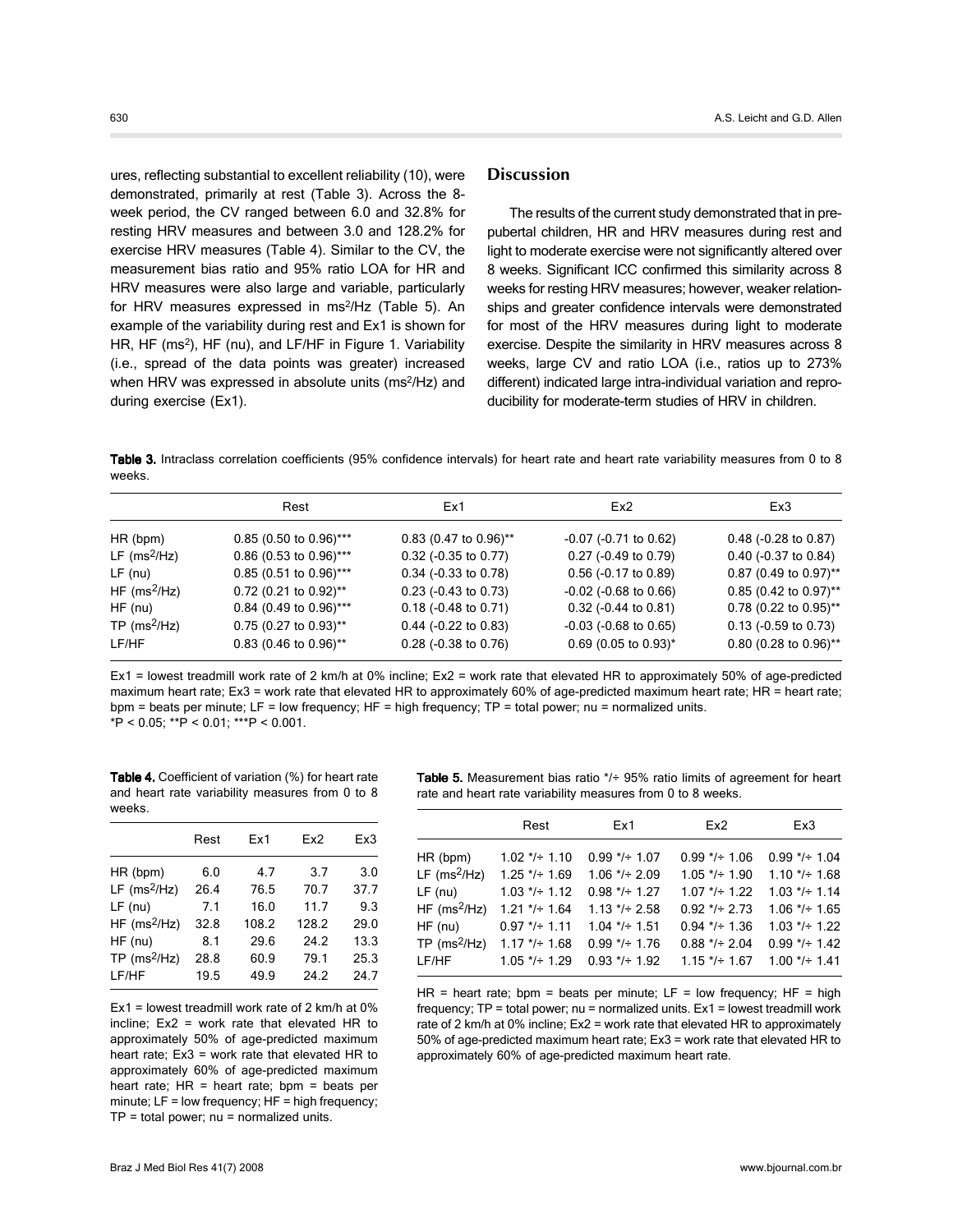Previous studies have examined both short-term (2-10 min) and long-term (24 h) HRV recordings in adults and concluded that HRV was highly reproducible for up to 365 days, particularly at rest (3,11,13,15,17). Most prior studies have examined changes in mean HRV and/or ICC (3,15,17) as reliability measures. As demonstrated in the current study, these measures may not accurately reflect the biological variation and have been suggested to poorly reflect reproducibility (17,28,29). The current study examined more appropriate reproducibility measures such as the CV and ratio LOA (8,28-30) and demonstrated large biological variation over the 8-week period. Such variation may be related to the length of HRV recording

with greater reproducibility reported with longer HRV recording length (e.g., 24 h) compared to shorter recordings (13,31). In comparing 10-s, 2- and 6-min HRV recordings, Schroeder and colleagues (13) demonstrated that the repeatability of HRV measures from 2-min recordings was excellent and similar to those from 6-min recordings. Therefore, HRV reproducibility of the 2-min recordings in the current study is unlikely to be a result of recording length, but rather a result of the younger population and/or greater HRV. Greater 95% confidence interval for HRV measures in young individuals compared to older persons (32) and lower HRV reliability (greater CV) in individuals with greater HRV compared to individuals with low HRV (33,34) further suggest that HRV reproducibility is influenced by the absolute level of HRV rather than time. Given that HRV increases from infancy to preschool age (5 years) and then decreases until adulthood (11-17 years) (19,20) and beyond (32,35,36), it is likely that HRV reproducibility for children may be more variable and at times poor due to the high level of HRV and autonomic modulation. Further studies should investigate the relationship between HRV reproducibility and HRV level.

Compared to previous reliability studies, the current study reported greater reproducibility (e.g., lower CV and/or lower LOA) for HRV during rest and light exercise over the 8 week period (11,18,37). Previous recommendations of greater control of external influences such as time of recording, overnight fast and restriction of tobacco or caffeine (11,18,37) were followed in the current study and may have contributed to the greater HRV reliability compared to these prior studies. However, despite the greater control of these external factors, large HRV variation (e.g., CV = 3-128%) between recordings 8 weeks apart was still demonstrated in the current study. The great variation between HRV measures was most prominent during exercise and may be a resultant of a developing and maturing autonomic nervous system with age in children (38,39). Others have demonstrated this maturation process, reporting a negative and linear relationship between measures of vagal function and age (35,36,40) while lower HRV was reported for both young and mature adults using protocols and HRV analysis methodology similar to those used in the current study (24).



**Figure 1.** Ratio between the two measurements  $(X_1/X_2)$  vs their mean during rest (left panels) and Ex1 (right panels). Ex1 = lowest treadmill work rate of 2 km/h at 0% incline; HR = heart rate; bpm = beats per minute; HF = high frequency; nu = normalized units; LF/HF = low frequency/high frequency ratio.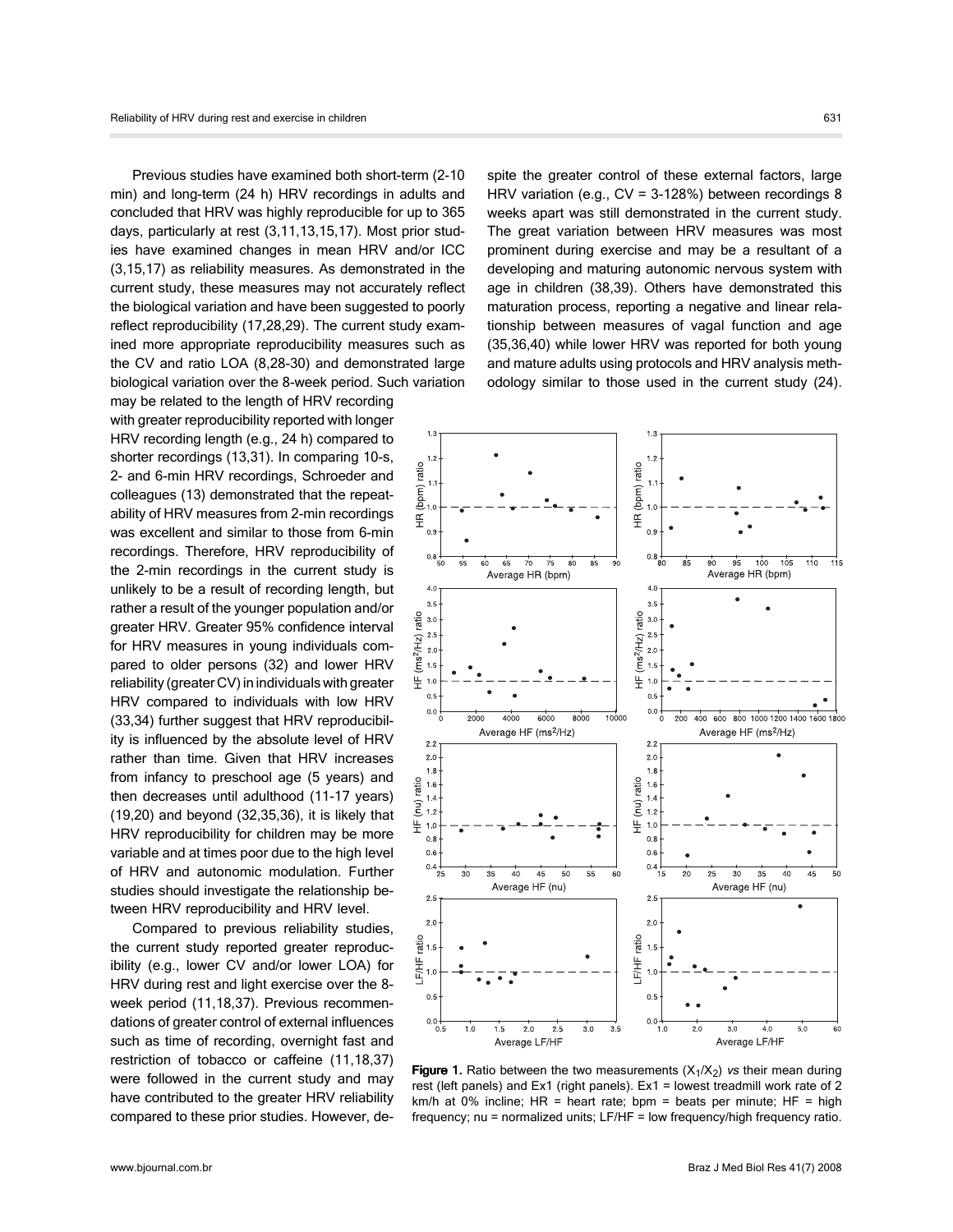Compared to previous studies, controlling external factors during HRV recordings as done here may improve HRV reproducibility, but may not fully account for a developing nervous system during childhood.

Reproducibility measures in the current study were comparable to earlier studies as demonstrated by similar or greater ICC (9-11,17) and similar or lower CV (14,37). Greater reliability in the current study was most apparent for HRV measures at rest, particularly the relative measures expressed in nu (lower CV and ratio LOA). Others have confirmed this good HRV reliability at rest (10,14, 15,17,18,34,37) and greater reliability for HRV relative measures (10,18,34). These results may reflect the greater control of external factors during the recording of HRV and/ or the robustness of the HRV relative measures in the present study. Further, this greater reproducibility may be a reflection of the developing parasympathetic nervous system as it influences HR control at all HRV frequencies (1), thereby minimizing changes in HRV relative measures. Regardless of the mechanism, the use of HRV relative measures in studies of children may be more applicable than HRV absolute measures due to greater reproducibility.

As previously stated, the results of the current and prior studies (18) indicate that HRV reproducibility during rest and light to moderate exercise in children is variable and may be minimized by controlling external factors. Moderate term studies examining HRV in children should therefore examine HRV changes with caution. Previous studies of HRV in children have examined 13-16 weeks of exercise training and reported significant HRV improvements following regular exercise training while HRV for a control group of children was largely not different (21,22). These results imply that differences between groups were a result of the regular exercise training while HRV was stable over the 13- to 16-week period for the control children. However, HRV was reported to be similar over set timeframes in the current and previous studies (18) with large CV and LOA. Gutin et al. (22) commented that only some of the HRV measures were significantly improved for obese children undertaking regular exercise and that HRV changed for both obese exercise and control children, particularly the HRV measures expressed in absolute units  $(ms<sup>2</sup>)$ . These HRV improvements provide further support of an age-associated change in HRV and questionable HRV reproducibility in children.

## **Limitations**

Although HRV reproducibility was considered to be poor in children in the current study, there are a number of limitations that should be considered. Firstly, the sample size, although similar in magnitude to other reviewed studies (8), was small. Studies incorporating a greater sample size are necessary to confirm the current results with sample size noted as an important factor when considering HRV reliability (8,10). Secondly, only frequency domain HRV measures were examined in the current study, with time domain HRV measures considered to be more reliable (10). Future studies should examine time domain, frequency domain as well as non-linear HRV measures to ascertain a greater understanding of HRV and its reliability during short- and long-term recordings.

# **References**

- 1. Akselrod S, Gordon D, Ubel FA, Shannon DC, Berger AC, Cohen RJ. Power spectrum analysis of heart rate fluctuation: a quantitative probe of beat-to-beat cardiovascular control. Science 1981; 213: 220-222.
- 2. Pomeranz B, Macaulay RJ, Caudill MA, Kutz I, Adam D, Gordon D, et al. Assessment of autonomic function in humans by heart rate spectral analysis. Am J Physiol 1985; 248: H151-H153.
- 3. Pagani M, Lombardi F, Guzzetti S, Rimoldi O, Furlan R, Pizzinelli P, et al. Power spectral analysis of heart rate and arterial pressure variabilities as a marker of sympatho-vagal interaction in man and conscious dog. Circ Res 1986; 59: 178-193.
- 4. Taylor JA, Carr DL, Myers CW, Eckberg DL. Mechanisms underlying very-low-frequency RR-interval oscillations in humans. Circulation 1998; 98: 547-555.
- 5. Kleiger RE, Miller JP, Bigger JT Jr, Moss AJ. Decreased

heart rate variability and its association with increased mortality after acute myocardial infarction. Am J Cardiol 1987; 59: 256-262.

- 6. Tsuji H, Larson MG, Venditti FJ Jr, Manders ES, Evans JC, Feldman CL, et al. Impact of reduced heart rate variability on risk for cardiac events. The Framingham Heart Study. Circulation 1996; 94: 2850-2855.
- 7. Task Force of the European Society of Cardiology and the North American Society of Pacing and Electrophysiology. Heart rate variability: standards of measurement, physiological interpretation and clinical use. Circulation 1996; 93: 1043-1065.
- 8. Sandercock GR, Bromley PD, Brodie DA. The reliability of short-term measurements of heart rate variability. Int J Cardiol 2005; 103: 238-247.
- 9. Kleiger RE, Bigger JT, Bosner MS, Chung MK, Cook JR, Rolnitzky LM, et al. Stability over time of variables measur-